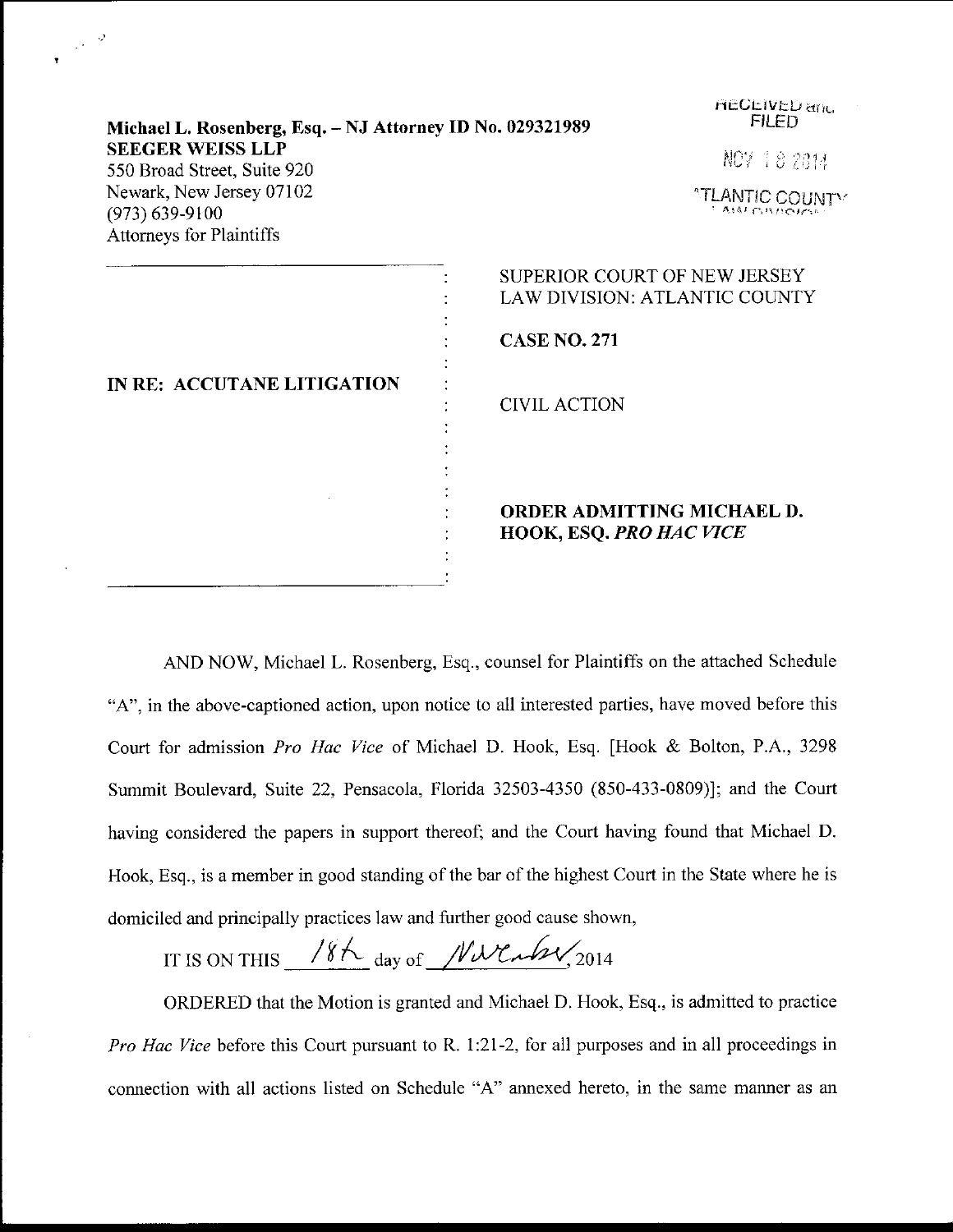attorney who is admitted to practice in this State and is domiciled and maintains an office for the practice of law in the State of New Jersey, provided that he shall:

- 1. abide by the Rules of Court for the State of New Jersey, including all disciplinary rules;
- 2. consent to the appointment of the Clerk of the Supreme Court as an agent upon whom service of process may be made for all actions against him and his firm that may arise out of his participation in this matter;
- 3. notify the Court immediately of any matter affecting his standing before this court; and
- 4. have all pleadings and other papers frled in this Court signed by an attorney-atlaw of this Court employed by the firm of Seeger Weiss LLP, who shall be responsible for the conduct of Michael D. Hook, Esq., and it is further

ORDERED Michael D. Hook, Esq., shall make payment of fees as provided in the New

Jersey Rules of Court, R. l:28-1(b), 1:28-2 and 1:28b-1(e), within thirty (30) days of the date of

this order, and it is further

 $\frac{1}{2}e^{-\frac{1}{2}}$ 

ORDERED that the Clerk of this Court shall forward a copy of this Order to the

Treasurer of the New Jersey Fund for Client Protection; and it is further

ORDERED that copies of this Order shall be served by attorneys for Plaintiffs on the attached Schedule "A", upon counsel for the defendants within seven (7) days of the receipt thereof.

Vm (So,

THE HON. NELSON C. JOHNSON, J.S.C.